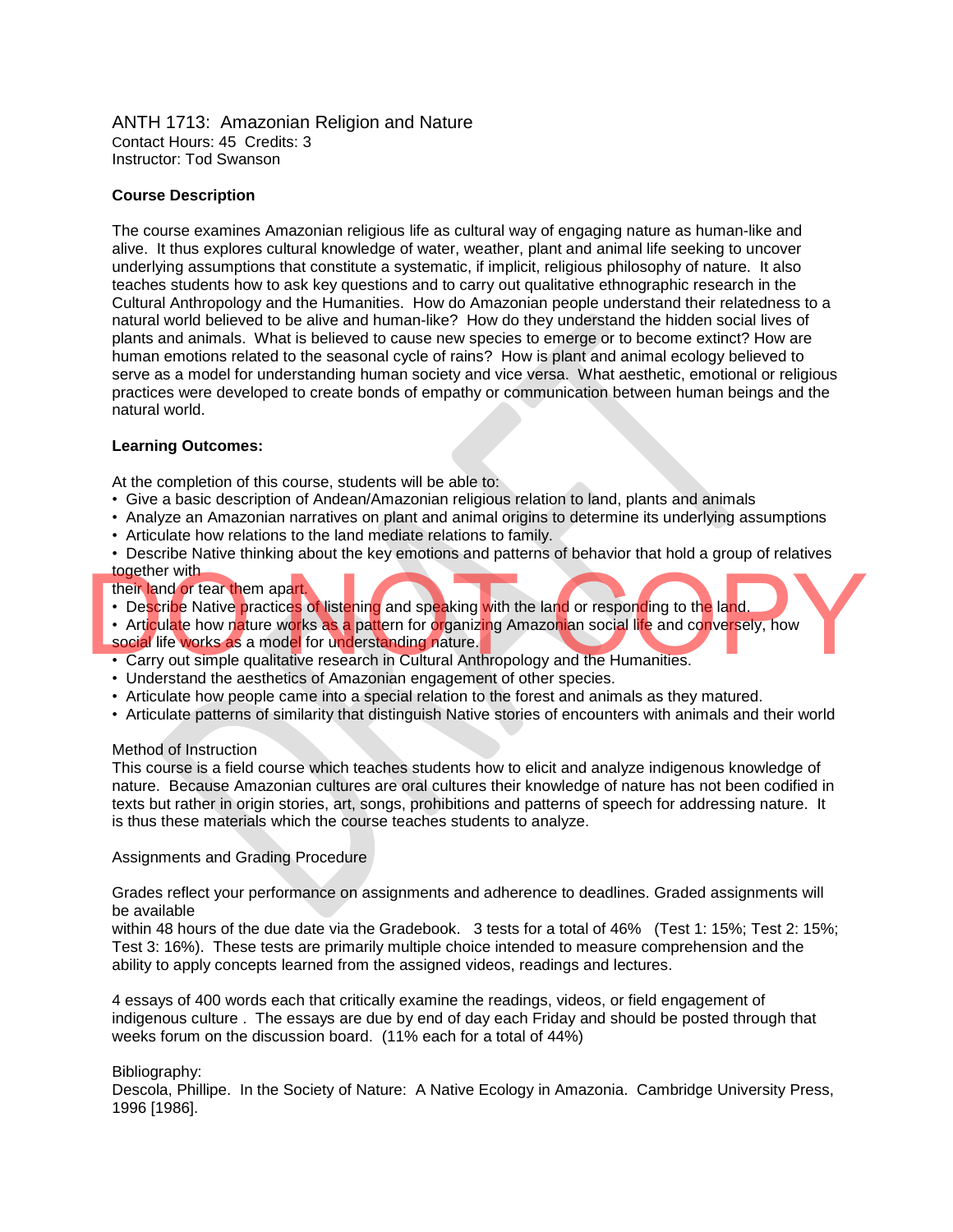Muratorio, Blanca. The Life and Times of Grandfather Alonso: Culture and History in the Upper Amazon. Rutgers University Press, 1991.

Overing, Joanna and Alan Passes. The Anthropology of Love and Anger: The Aesthetics of Conviviality in Native Amazonia, Routledge Press, 2000.

Swanson, Tod. Singing to Estranged Relatives: Quichua Relations to Plants in the Ecuadorian Amazon. Journal of Religion and Culture, Vol 3.1 (2009) 36-65.

## Course Schedule

- June 29:
	- o Arrive in Quito
- June 30:
	- o Travel to Iyarina
- July 1:
	- o 8:00 AM Breakfast
	- o 9:00 AM Tour colonial Quito (founded 1535)
	- o 12:00 Lunch At Hotel Real Audiencia
	- o 1:PM Hike in the high altitude páramo polylepus forest.
	- o 6:30 PM Arrive at Yanayacu Cloud forest Station
- July 2:

• July 3:

- o Introduction to the course
- o Swanson Lecture, Distinguishing Features shared across Native Traditions of the
- **Americas**
- The Local Land as Object of Religious Emotion and Action.
- Readings:
- Swanson, "Lecture on Mountain of the Condor and Shared Body." July 3:<br>
O The Local Land as Object of Religious Emotion and Action.<br>
Swanson, "Lecture on Mountain of the Condor and Shared Body."
	- Joseph Bastien, "The Mountain Metaphor," from Mountain of the Condor, 37- 50.
	- This Peruvian Farmer Grows Over 400 Varieties of Potatoes . This video illustrates what the culture of potato growing in a community like Kaata was like.
	- Paropata: Land of the Potato . This video helps to show the religious and cultural significance of potatos in a place like Kaata.
	- Planting party in Sarhua. This video shows how the communities celebrated together as they planted their fields.
	- July 4:
		- o How the Relation to the Land is Mediated by Family Ties
		- $\circ$  Joseph Bastien, "Marriage and the Mountain," from Mountain of the Condor, 115-127.
		- o José Maria Arguedas, "Isicha Puytu," from Singing Mountaineers: Songs and Tales of the Quechua People, 156-169.
		- o Read Isicha Puytu as the story of a girl who comes from an ayllu like Mt Kaata.
		- o Swanson Lecture on Isicha Puytu
	- July 5:
		- o Free afternoon
	- July 6-7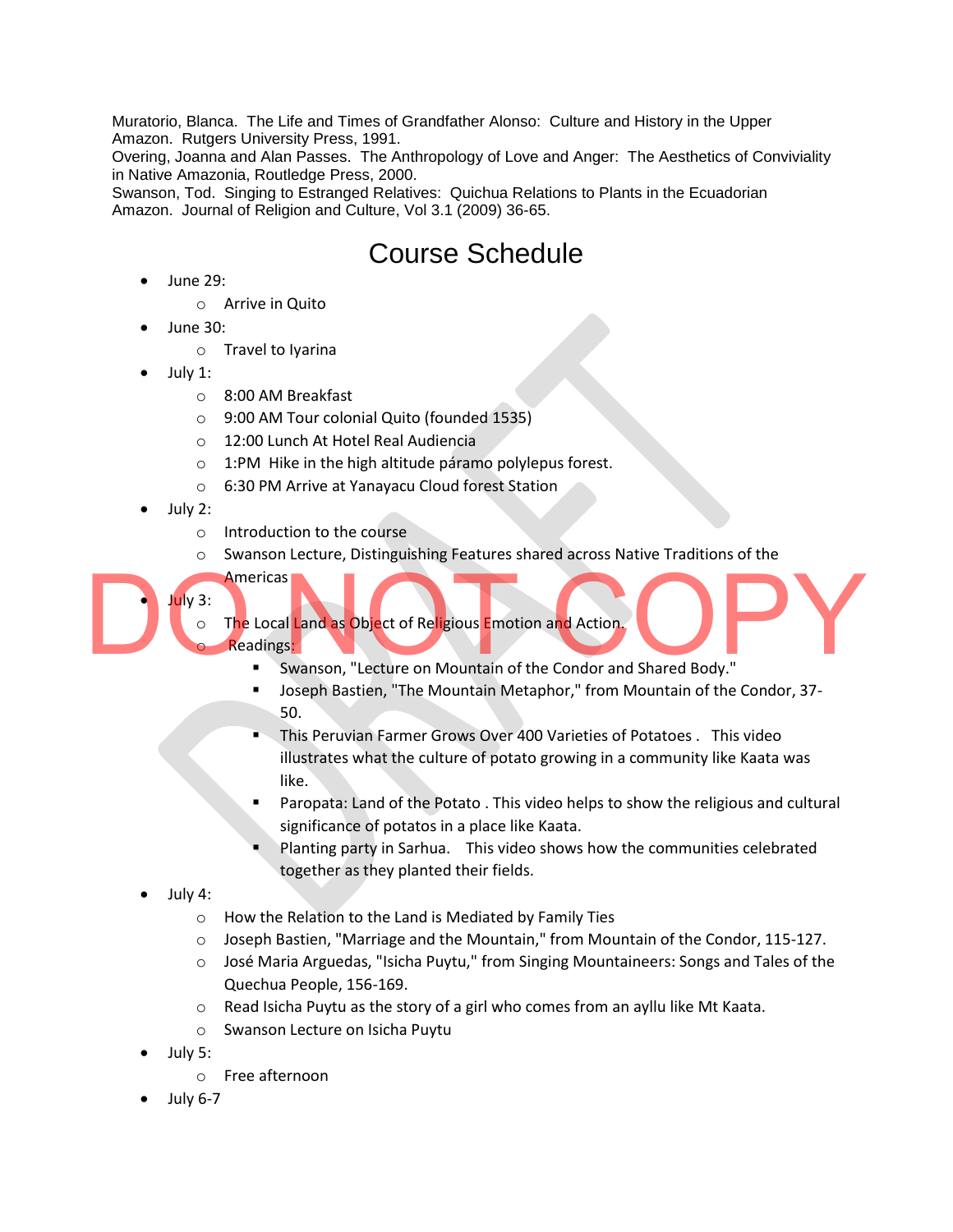- o Free Weekend
- July 8:
	- $\circ$  Origin stories: The transformation of humans into animals and the consequences for Amazonian religious practice.
	- o Origin of the Agoutis
	- o Origin of the Agouti Origin of the Agouti
	- o A man and a woman become wooly monkeys
	- o A Man and a Woman Become Woodpeckers
	- o Origin of the Hummingbird and the Caracara (Akangau)
- July 9:
	- o Origin Stories continued:
	- o Bélgica Dagua, "How an unwanted man became the spirit eye tree"
	- o Bélgica Dagua, "Origin of the Wooly Monkeys."
	- o The Origin of the Moon and the Iluku Bird
	- o The Moon's Sister Follows Him to Become the Kingu Constellation This is another version or episode in the story of the moon and his sister. In this version the sister is left behind pregnant with their child. After the the brother become the moon and the sister is left behind she follows him downriver to the east carrying their child. When she reaches the ocean at the mouth of the Amazon she and the child follow the moon into the sky. The child becomes the evening star and the sister become the zig-zag kingu

constellation that rises following the moon each evening.

• July 10:

- o "Killa" The Andean Amazonian understanding of fault (evil)
- Tod Swanson. "Singing to Estranged Relatives: Runa (Quichua) Relations to Plants in the Uly 10:<br>
o "Killa" The Andean Amazonian understanding of fault (evil)<br>
o Tod Swanson. "Singing to Estranged Relatives: Runa (Quichua) Relations to Plants in the<br>
Ecuadorian Amazon." In Journal for the Study of Religion, Na 2009. Pp. 36-65. "
	- o "Squirrel Cuckoo: A bird that lies and sometimes tells the truth."
	- July 11:
		- o Adolescence as process of coming into relation with the land.
		- o An Apinaye Man's Testimony
		- o Swanson, "Relatives of the Living Forest: The Social Relation to Nature Underlying Ecological Action in Amazonian Kichwa Communities . Please read the whole article but focus your attention on the portion of the paper from page 5 on. In this article I examine how Amazonian Quichua come into a physical relation with the forest spirit owners of the animals.
	- July 12:
		- o Free afternoon
	- July 13-14:
		- o Free weekend. No class
	- July 15:
		- o Travel to Yasuni National Park
	- July 16-July 19 Yasuni National Park
	- July 20-21
		- o Free weekend. No class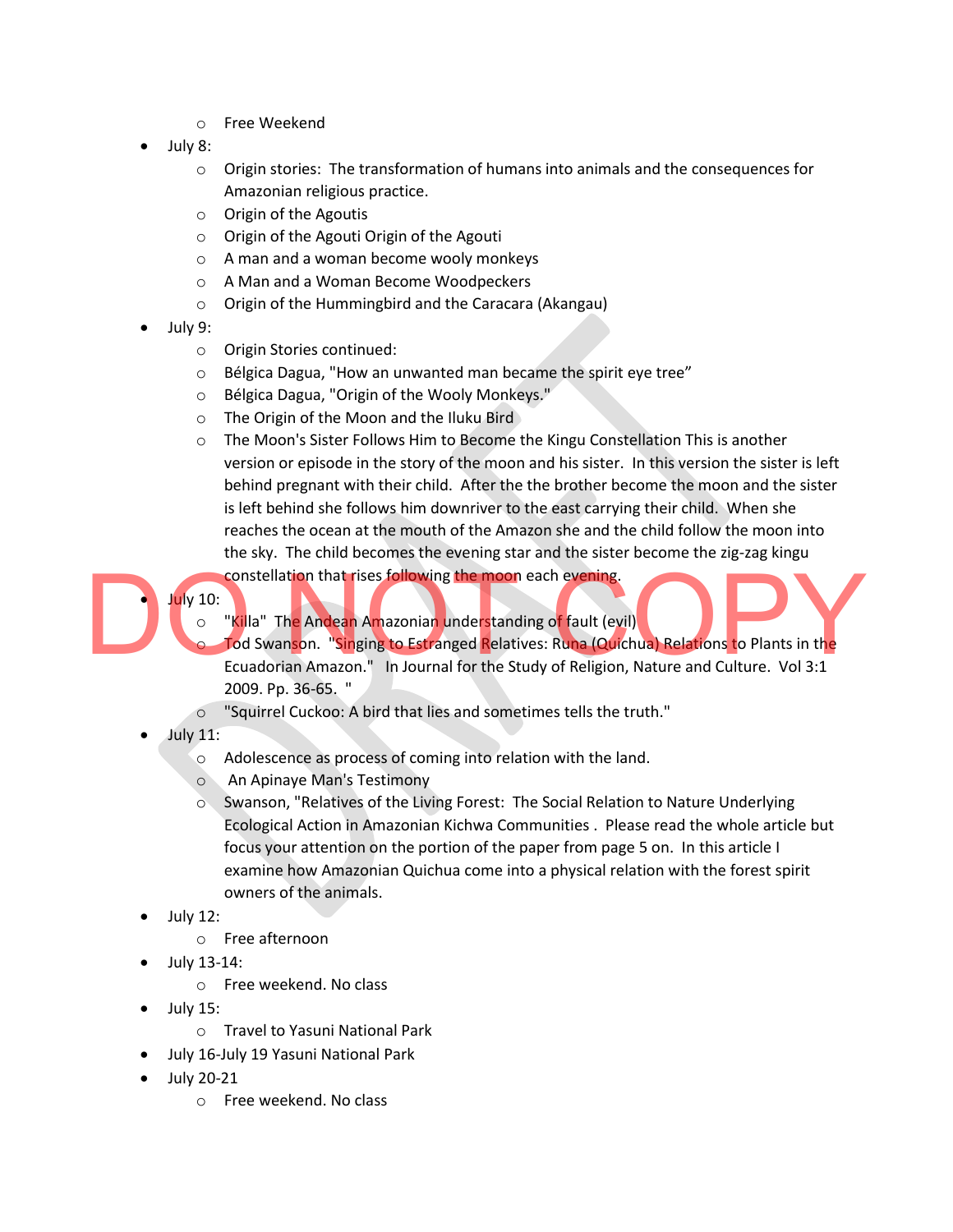- July 22:
	- o Religious Emotions in Amazonia: Compassion
	- $\circ$  Swanson Lecture "The Emotions of Compassion and Anger in the articles by Peter Gow, Elvira Belaunde and Elsje Lagrou
	- $\circ$  Peter Gow (2000), "Helplessness the affective preconditions of Piro social life". In Joanna Overing and Alan Passes eds., The Anthropology of Love and Anger: The Aesthetics of Conviviality in Native Amazonia, pp 46-63. Routledge: London.
	- o Elsie Lagrou, "Homesickness and the Cashinahua Self: A reflection on the embodied quality of relatedness
	- o Swanson interview with Eulodia Dagua on Emotions and the Weather
	- o Swanson interview with Eulodia Dagua, "Widowed toucans sing love songs." (YouTube video)
	- o Swanson interview with Eulodia Dagua and Pedro Andi, "A Bird the Cries When People Die." (Video)
	- $\circ$  Carmen Andi and E. Dagua, "We Are To Talk to Him Nicely: Amazonian Quichua women harvest bark from a medicinal tree."
	- o Vicuñita Song in which a girl evokes sympathy for herself by pitying a vicuña
	- o The Poor Alcalde: Salasaca Kichwa Story of the Origin of their Annual Fiesta
- July 23:
	- o Religious Emotions in Amazonia: Compassion
	- Swanson Lecture "The Emotions of Compassion and Anger in the articles by Peter Gow, Elvira Belaunde and Elsje Lagrou
- $\circ$  Peter Gow (2000), "Helplessn<mark>e</mark>ss t<mark>h</mark>e affective preconditions of Piro social life". In Joanna Overing and Alan Passes eds., The Anthropology of Love and Anger: The Aesthetics of Conviviality in Native Amazonia, pp 46-63. Routledge: London. Swanson Lecture "The Emotions of Compassion and Anger in the articles by Peter Gow,<br>Elvira Belaunde and Elsie Lagrou<br>Doanna Overing and Alan Passes eds., The Anthropology of Love and Anger: The<br>Aesthetics of Conviviality i
	- o Elsie Lagrou, "Homesickness and the Cashinahua Self: A reflection on the embodied quality of relatedness
	- o Swanson interview with Eulodia Dagua on Emotions and the Weather
	- o Swanson interview with Eulodia Dagua, "Widowed toucans sing love songs." (YouTube video)
	- o Swanson interview with Eulodia Dagua and Pedro Andi, "A Bird the Cries When People Die." (Video)
	- o Carmen Andi and E. Dagua, "We Are To Talk to Him Nicely: Amazonian Quichua women harvest bark from a medicinal tree."
	- o Vicuñita Song in which a girl evokes sympathy for herself by pitying a vicuña
	- o The Poor Alcalde: Salasaca Kichwa Story of the Origin of their Annual Fiesta
	- July 24:
		- o Swanson lecture, The Economic Logic of Shamanism
	- July 25:
		- o Yawamana Story of the Origin of Ayawaska (animated video)
		- o Visit to an Ayawaska Shaman
		- o Reading Glenn H. Shephard. Old and in the way: Jaguar transformation in Matsigenka
	- July 26:
		- o Free afternoon